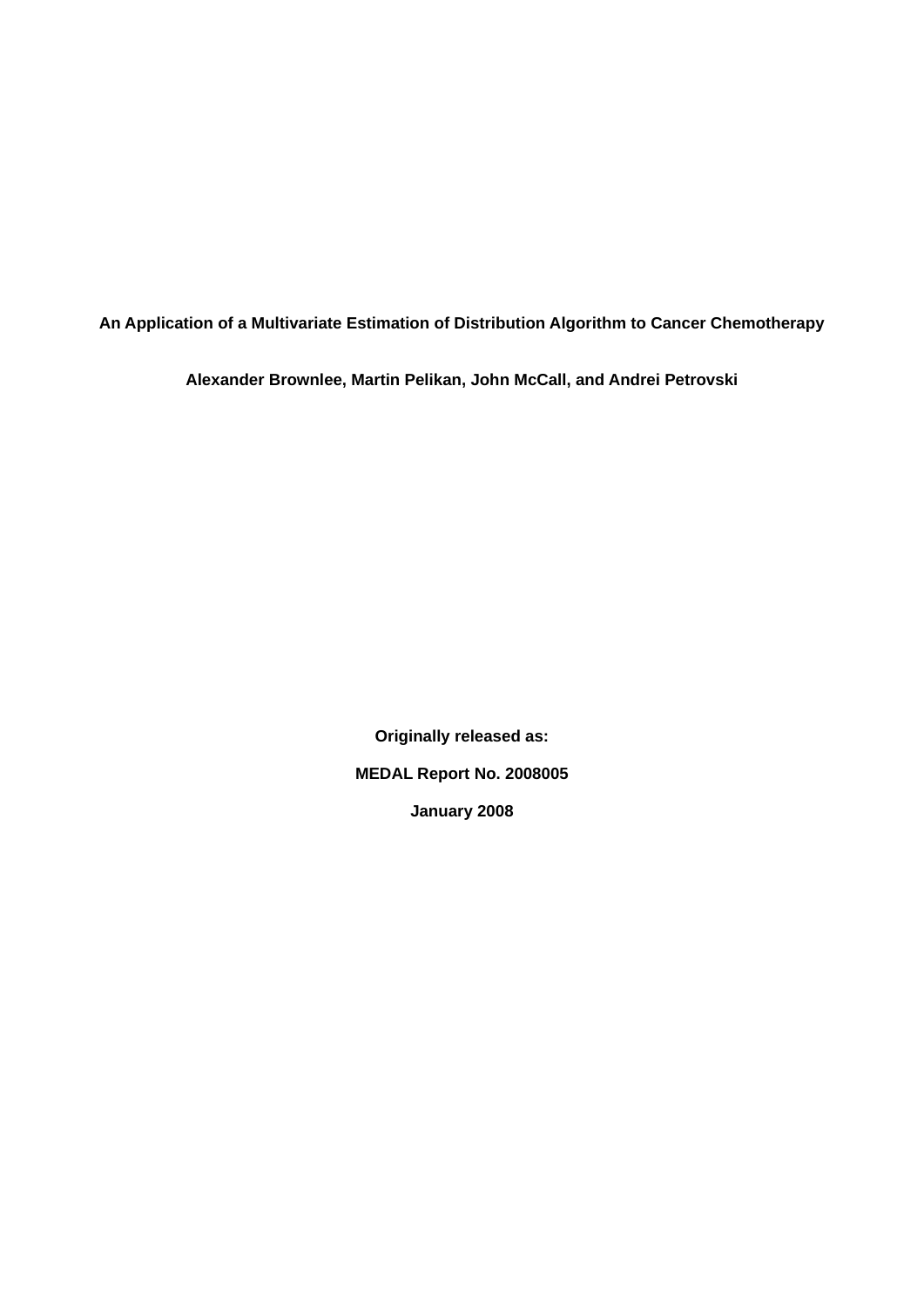# **An Application of a Multivariate Estimation of Distribution Algorithm to Cancer Chemotherapy**

 Alexander Brownlee School of Computing, The Robert Gordon **University** Aberdeen, UK sb@comp.rgu.ac.uk

Martin Pelikan Dept. of Mathematics and Computer Science, University of Missouri St. Louis, USA pelikan@cs.umsl.edu

John McCall School of Computing, The Robert Gordon **University** Aberdeen, UK jm@comp.rgu.ac.uk

Andrei Petrovski School of Computing, The Robert Gordon **University** Aberdeen, UK

ap@comp.rgu.ac.uk

# **ABSTRACT**

Chemotherapy treatment for cancer is a complex optimisation problem with a large number of interacting variables and constraints. A number of different probabilistic algorithms have been applied to it with varying success. In this paper we expand on this by applying two estimation of distribution algorithms to the problem. One is UMDA, which uses a univariate probabilistic model similar to previously applied EDAs. The other is hBOA, the first EDA using a multivariate probabilistic model to be applied to the chemotherapy problem. While instinct would lead us to predict that the more sophisticated algorithm would yield better performance on a complex problem like this, we show that it is outperformed by the algorithms using the simpler univariate model. We hypothesise that this is caused by the more sophisticated algorithm being impeded by the large number of interactions in the problem which are unnecessary for its solution.

GECCO Track: "Estimation of Distribution Algorithms"

## **Categories and Subject Descriptors**

I.2.8 [**Artificial Intelligence**]: Problem Solving, Control Methods, and Search; G.3 [**Probability and Statistics**]: Probabilistic Algorithms, stochastic processes; J.3 [**Life and Medical Sciences**]: Health

#### **General Terms**

Algorithms, Performance, Theory.

#### **Keywords**

Estimation of Distribution Algorithms, Complexity, Medical Applications.

### **1. INTRODUCTION**

Chemotherapy treatment for cancer is a complex optimisation problem with a large number of variables and constraints. A delicate balance of drug doses must be struck which controls tumour size while minimising toxic side effects. Finding a suitable treatment regime from the large number of possibilities can be interpreted as a classic search problem suitable for evolutionary algorithms.

Previous research [9, 16, 17, 18, 19] has shown that a large range of probabilistic algorithms can be applied to the chemotherapy problem with varying degrees of success – these have included genetic algorithms, particle swarm optimization and estimation of distribution algorithms (EDAs). Related work applying evolutionary algorithms to chemotherapy can also be found in [1, 6, 7, 11, 20, 21, 22].

Estimation of distribution algorithms are a development of genetic algorithms, replacing the traditional crossover and mutation operators with the building and sampling of a probabilistic model. They may be classified as univariate, bivariate or multivariate according to the degree of interaction between variables in this model [12]. Previous applications of EDAs to chemotherapy have used algorithms employing a univariate model [17]. Here we show the application of a multivariate EDA (hBOA) and a further univariate EDA (UMDA) to the problem and report the performance of each. We then compare this to previously reported results. We see that for this problem, despite its complexity, the EDAs using a univariate model outperform that using a multivariate model. This is in addition to the higher overhead of the more complex algorithm. We draw the conclusion that this is because the multivariate algorithm is distracted by interactions between problem variables which are unnecessary for its solution.

The rest of this paper is structured as follows. In section 2 we describe in detail the nature of the chemotherapy problem. In section 3 we present the experimental procedure used and algorithms which were applied. Section 4 contains the results of the experiments, with analysis of these results given in section 5.

## **2. CANCER CHEMOTHERAPY**

Amongst the modalities of cancer treatment, chemotherapy is often considered as inherently the most complex [23]. As a consequence of this, it is extremely difficult to find effective chemotherapy treatments without a systematic approach. In order to realise such an approach, we need to take into account the medical aspects of cancer treatment.

#### **2.1 Medical aspects of Chemotherapy**

Drugs used in cancer chemotherapy all have narrow therapeutic indices. This means that the dose levels at which these drugs significantly affect a tumour are close to those levels at which unacceptable toxic side-effects occur. Therefore, more effective treatments result from balancing the beneficial and adverse effects of a combination of different drugs, administered at various dosages over a treatment period [19]. The beneficial effects of cancer chemotherapy correspond to treatment objectives which oncologists want to achieve by means of administering anticancer drugs. A cancer chemotherapy treatment may be either curative or palliative. Curative treatments attempt to eradicate the tumour; palliative treatments, on the other hand, are applied only when a tumour is deemed to be incurable with the objective to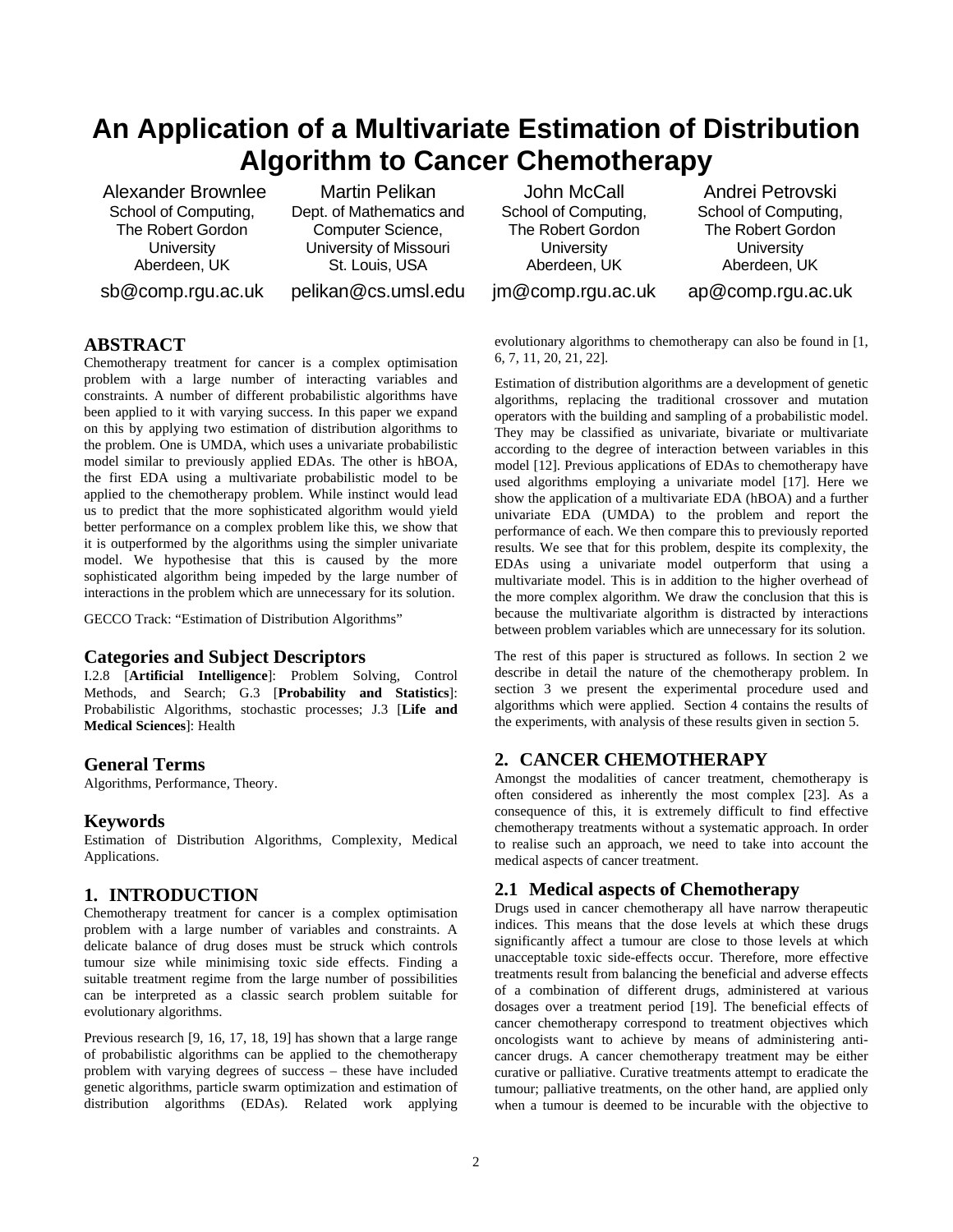maintain a reasonable quality of life for as long as possible. The adverse effects of cancer chemotherapy stem from the systemic nature of this treatment: drugs are delivered via the bloodstream and therefore affect all body tissues. Since most anti-cancer drugs are highly toxic, they inevitably cause damage to sensitive tissues elsewhere in the body. In order to limit this damage, toxicity constraints need to be placed on the amount of drug applied at any time interval, on the cumulative drug dosage over the treatment period, and on the damage caused to various sensitive tissues [23]. In addition to toxicity constraints, the tumour size (i.e. the number of cancerous cells) must be maintained below a lethal level during the whole treatment period for obvious reasons. The goal of cancer chemotherapy therefore is to achieve the beneficial effects of treatment objectives without violating any of the above mentioned constraints.

#### **2.2 Problem formulation**

In order to solve the optimisation problem of cancer chemotherapy, we need to find a set of treatment schedules, which satisfies toxicity and tumour size constraints yielding at the same time acceptable values of treatment objectives. This set will allow the oncologist to make a decision on which treatment schedule to use, given his/her preferences or certain priorities. In the remainder of this section we will follow the approach used in [17] to define the decision vectors and the search space for the cancer chemotherapy optimisation problem, specify the constraints, and particularise the optimisation objectives. Anticancer drugs are usually delivered according to a discrete dosage program in which there are s doses given at times  $t_1, t_2, ..., t_s$  [8]. In the case of multi-drug chemotherapy, each dose is a cocktail of d drugs characterised by the concentration levels  $C_{ii}$ , *i* ∈ 1, *s*, *j* ∈ 1, *d*, of anti-cancer drugs in the blood plasma. Optimisation of chemotherapeutic treatment is achieved by modification of these variables. Therefore, the solution space  $\Omega$ of the chemotherapy optimisation problem is the set of control vectors  $c = (C_{ij})$  representing the drug concentration profiles. However, not all of these profiles will be feasible as chemotherapy treatment must be constrained in a number of ways. Although the constraint sets of chemotherapeutic treatment vary from drug to drug as well as with cancer type, they have the following general form.

1. Maximum instantaneous dose  $C_{\text{max}}$  for each drug acting as a single agent:

$$
g_1(\mathbf{C}) = C_{\text{max }j} - C_{ij} \ge 0 \qquad \forall i = \overline{1, n}, j = \overline{1, d} \quad (1)
$$

2. Maximum cumulative  $C_{cum}$  dose for drug acting as a single agent:

$$
g_2(\mathbf{C}) = C_{\text{cum }j} - \sum_{i=1}^n C_{ij} \ge 0 \qquad \forall j = \overline{1, d} \tag{2}
$$

3. Maximum permissible size of the tumour:

$$
g_3(\mathbf{C}) = N_{\text{max}} - N(t_i) \ge 0
$$
  $\forall i = 1, n$  (3)

4. Restriction on the toxic side-effects of multi-drug chemotherapy:

$$
g_4(\mathbf{C}) = C_{\text{s-eff }k} - \sum_{j=1}^d \eta_{kj} C_{ij} \ge 0
$$
  $\forall i = \overline{1, n}, k = \overline{1, m} \tag{4}$ 

The factors  $\eta_{kj}$  in the last constraint represent the risk of damaging the  $\vec{k}^{th}$  organ or tissue (such as heart, bone marrow, lung etc.) by administering the  $j<sup>th</sup>$  drug. Estimates of these factors for the drugs most commonly used in treatment of breast cancer, as well as the values of maximum instantaneous and cumulative doses, can be found in [2, 3]. Regarding the objectives of cancer chemotherapy, we focus our study on the primary objective of cancer treatment - tumour eradication. We define eradication to mean a reduction of the tumour from an initial size of around  $10^9$  cells (minimum detectable tumour size) to below 10<sup>3</sup> cells. In order to simulate the response of a tumour to chemotherapy, a number of mathematical models can be used[8]. The most popular is the Gompertz growth model with a linear cell-loss effect [23]:

$$
\frac{dN}{dt} = N(t) \cdot \left[ \lambda \ln \left( \frac{\Theta}{N(t)} \right) - \sum_{j=1}^{d} \kappa_j \sum_{i=1}^{n} C_{ij} \left\{ H(t - t_i) - H(t - t_{i+1}) \right\} \right] (5)
$$

where  $N(t)$  represents the number of tumour cells at time  $t$ ;  $\lambda, \Theta$  are the parameters of tumour growth,  $H(t)$  is the Heaviside step function;  $\kappa_j$  are the quantities representing the efficacy of anti-cancer drugs, and  $C_{ij}$  denote the concentration levels of these drugs. One advantage of the Gompertz model from the computational optimisation point of view is that the equation (5) yields an analytical solution after the substitution  $u(t) = \ln(\Theta/N(t))$  [8]. Since  $u(t)$  increases when  $N(t)$ decreases, the primary optimisation objective of tumour eradication can be formulated as follows [16]:

$$
\text{minimize}_{C} F(c) = \sum_{i=1}^{s} N(t_i) \tag{6}
$$

subject to the state equation (5) and the constraints (1)-(4).

### **2.3 Application of evolutionary algorithms**

It has been reported that integer encoding of GA solutions can improve the algorithm's performance [15], but for the purpose of the present study we have implemented all algorithms using binary representation to make the analysis of comparative results valid.

Multi-drug chemotherapy schedules, represented by decision vectors  $c = (C_{ii}), i \in I, s, j \in I, d$ , are encoded as binary strings known as chromosomes. The representation space *I* (a discretised version of  $\Omega$ ) can then be expressed as a Cartesian product

$$
I = A_1^1 \times A_1^2 \times \ldots \times A_1^d \times A_2^1 \times A_2^2 \times \ldots \times A_2^d \times \ldots \times A_s^1 \times A_s^2 \times \ldots \times A_s^d
$$

of allele sets  $A_i^j$ . Each allele set uses a 4-bit representation scheme

$$
A_i^j = \{x_1x_2x_3x_4 : x_k \in \{0,1\} \,\forall k = \overline{1,4}\}
$$

so that each concentration level  $C_{ij}$  takes an integer value in the range of 0 to 15 concentration units [19]. In general, with *s* treatment intervals and up to  $2^p$  concentration levels for  $d$ drugs, there are up to  $2^{spd}$  individual elements. Henceforth we assume that  $s = 10$  and that the number of available drugs in restricted to ten [16]. These drugs are delivered sequentially - one after another - to form a multi-drug dose, which is administered periodically over the treatment period that consists of up to *s*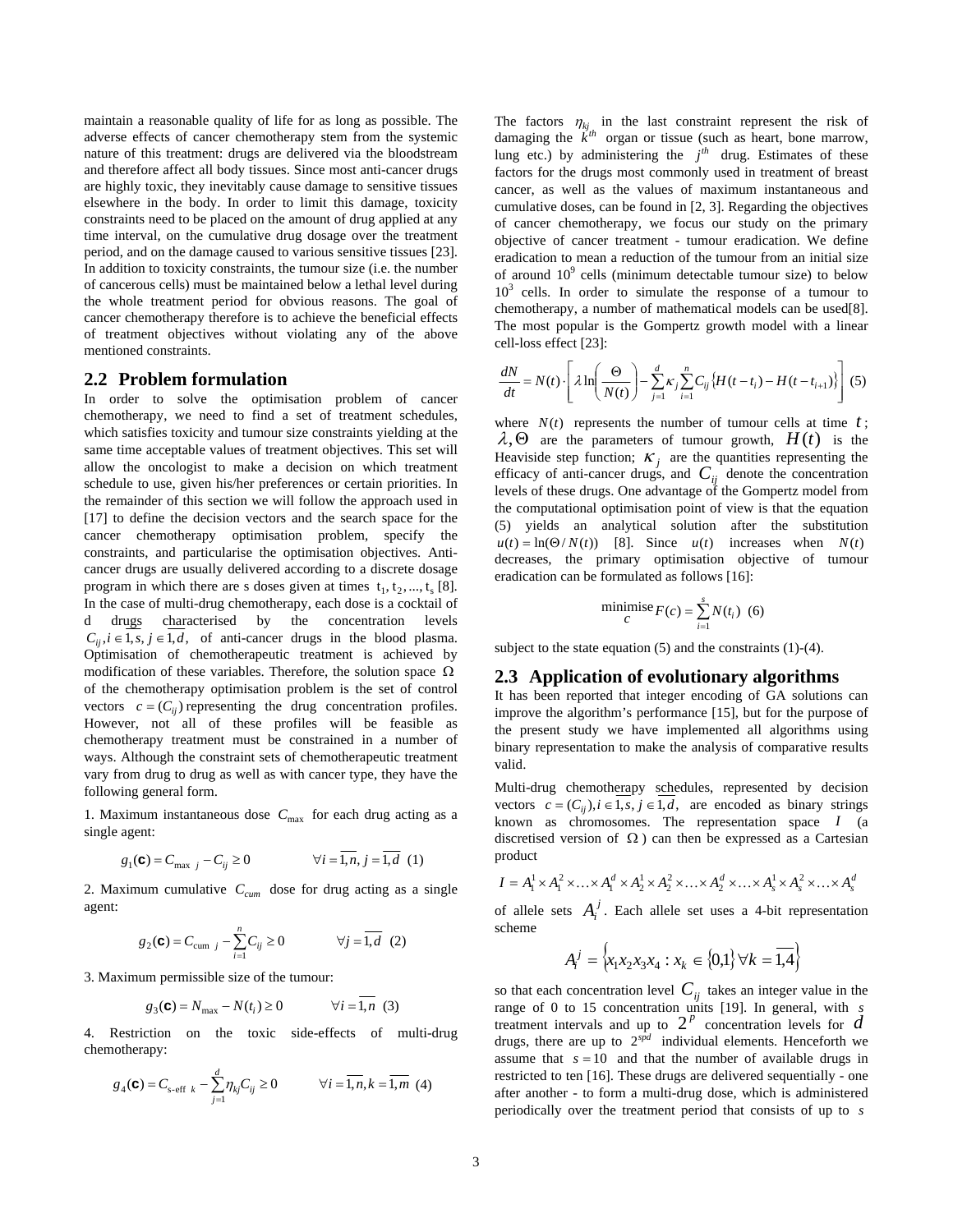cycles. The values  $s = 10$  and  $d = 10$  result in the individual (search) space of power  $|I| = 2^{400}$  individuals, referred to as chromosomes.

Thus, a chromosome  $x \in I$  can be expressed as

$$
x = \{x_1 x_2 x_3 ... x_{4sd} : x_k \in \{0,1\} \forall k \in \overline{1,4sd} \}
$$

and the mapping function  $m: I \to C$  between the individual *I* and the decision vector *C* spaces can be defined as

$$
C_{ij} = \Delta C_j \sum_{k=1}^{4} 2^{4-1} x_{4d(i1)+4(j-1)+k}, \forall i \in \overline{1, s}, j \in \overline{1, d}
$$

where  $\Delta C_i$  represents the concentration unit for drug  $j$ .

This function symbolizes the decoding algorithm to derive a decision vector from a chromosome *x* . Applying the evaluation function  $F$  to  $c$  yields the value of the fitness function for both algorithms.

$$
F(c) = \sum_{p=1}^{n} \sum_{j=1}^{d} \kappa_j \sum_{i=1}^{p} C_{ij} e^{\lambda(t_{i-1} - t_p)} - \sum_{s=1}^{4} P_s d_s
$$
 (7)

where  $d_s$  are the distance measures specifying how seriously the constraints (1)-(4) are violated, and  $P_s$  are the corresponding penalty coefficients. If all constraints are satisfied (i.e. a treatment regimen is feasible), then the second term in (7) will be zero, significantly increasing the value of the fitness function. Thus, a solution which represents a treatment regime in which the patient survives has a raw fitness value greater than zero.

#### <span id="page-3-0"></span>**2.4 Problem Complexity**

Like many real-world problems, the chemotherapy problem has a large number of interactions between variables. We ran the Linkage Detection Algorithm [4] 30 times on the problem to find the interactions (linkage) present between the 400 variables. Of the 79800 possible bivariate interactions, the mean number of interactions discovered was 50491 with a standard deviation of 109.5. This means that to perfectly learn the fitness function would require a highly complex probabilistic model which would be computationally expensive to construct. It must be noted however that this does not mean that a multivariate model is needed for optimisation of this problem.

All algorithms previously applied to the problem have either not used a probabilistic model (such as genetic algorithms) or used a univariate model which ignores these interactions. The optimum for the problem is not known and it is conceivable that better solutions exist than those found previously but which require a more sophisticated search to find. This leads us to consider the application of a multivariate EDA to the problem.

#### **3. PROCEDURE**

The multivariate EDA we applied to the problem was the Hierarchical Bayesian Optimisation Algorithm (hBOA) [13]. For comparison we also applied a univarate EDA – the Univariate Marginal Distribution Algorithm (UMDA) [10]. The results for these were then compared to those previously published for other algorithms.

For each experiment, the algorithms were run with a number of different parameter configurations to find the optimal performance. Tournament and truncation selection operators were

tested with varying proportions of the population being selected. The bisection technique [13] was used to find optimal population size with each configuration. The set of parameters giving the best results over independent 10 runs were then used for the experiments. We now give a brief description of each algorithm with the optimised parameters for each before presenting the experimental results.

## **3.1 Univariate Marginal Distribution Algorithm**

UMDA [10] is one of the earliest developed and best-known EDAs. Each generation a number of highly fit individuals are selected from the population. The marginal probabilities for each variable in this set are calculated and then sampled to generate the next population. It may be regarded as PBIL with a learning rate of zero [5]. As a result of using such a simple probabilistic model, it has little algorithm overhead but may converge on sum-optimal solutions.

In the efficiency experiment, UMDA was found to perform best using tournament selection with a pool of 6 individuals, and bisection found an optimum population size of 112. In the solution quality experiment, truncation selection was used with a pool size of 2 and a population size of 800.

## **3.2 Hierarchical Bayesian Optimisation Algorithm**

hBOA [13] uses a Bayesian network to factorise the joint probability distribution of good solutions. Previous results have shown it to perform well on complex problems such as MAXSAT and Ising Spin Glasses [14]. hBOA learns the structure of the Bayesian network as the evolution proceeds. This is the first multivariate EDA to be applied to this chemotherapy problem.

For the efficiency experiment, hBOA was determined to perform best when using truncation selection with a pool of 40 individuals and a population size of 400. For the solution quality experiment, truncation selection with a pool size of 2 was used, with a population size of 6400.

#### **3.3 Experiments**

We ran two experiments with each algorithm:

The first investigated the efficiency or speed of the algorithms. It is often the case with evolutionary algorithms that the fitness function is the most computationally expensive part – especially the case with complex real-world fitness functions. Thus a common measure of performance is the number of fitness evaluations the algorithm requires to find a solution. For this problem, we measure the number of evaluations required to find a feasible solution (that is, one in which all constraints are satisfied and the patient survives).

The second experiment recorded the quality of solution found by each algorithm. In this case, this is the best fitness value found by the algorithm in a fixed number of evaluations (to allow comparison with our previous results this was set to 200 000).

# **4. RESULTS**

#### **4.1 Efficiency**

First we present the number of fitness evaluations taken by each algorithm to reach a feasible solution. The results are the mean of 30 runs. For comparison we also show previously reported results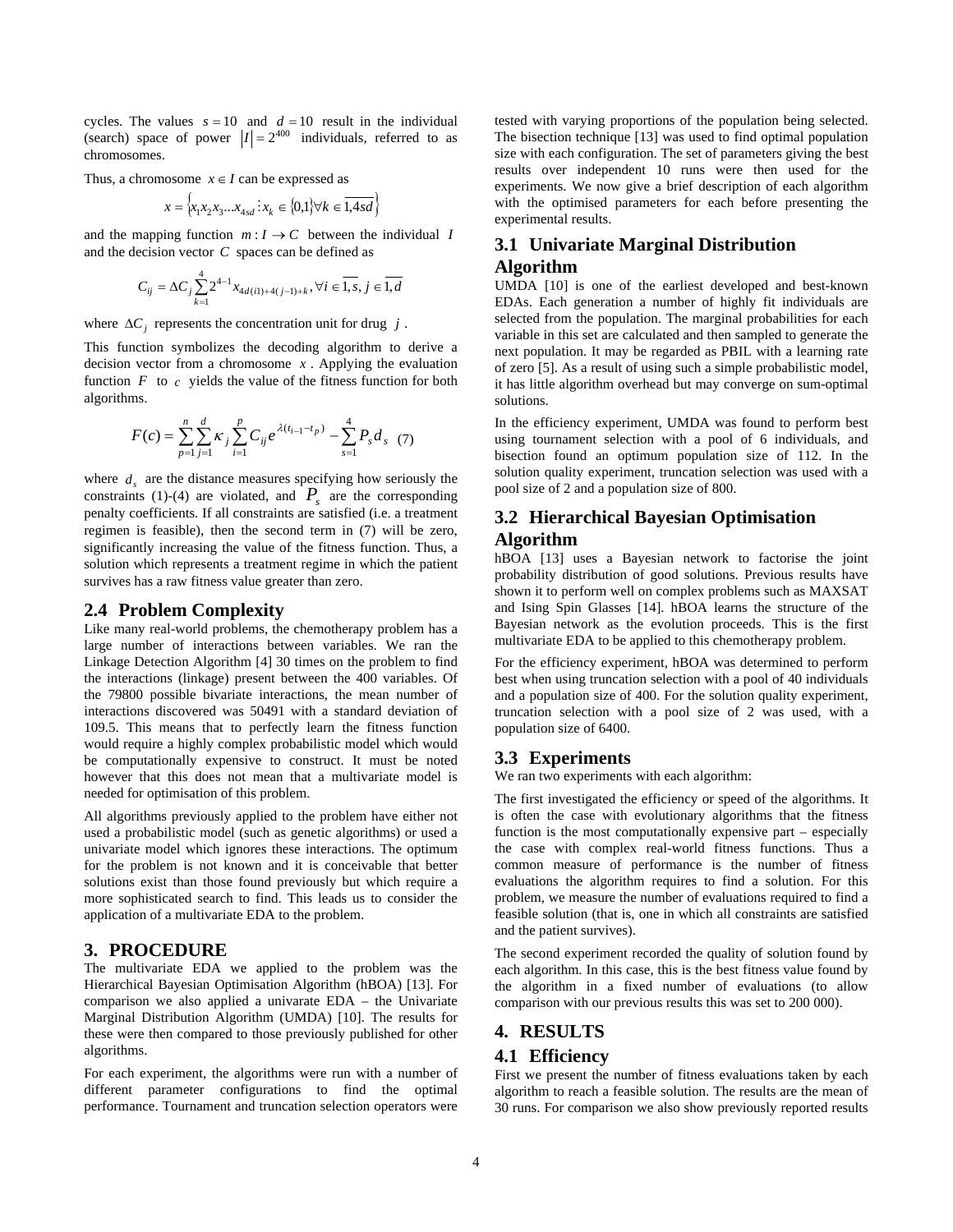for a genetic algorithm, PBIL and univariate DEUM. These are given in [Table 1](#page-4-0) and illustrated graphically in [Figure 1,](#page-4-1) where error bars represent one standard deviation.

<span id="page-4-0"></span>

| Table 1. Mean and standard deviation of fitness evaluations to |  |  |  |  |  |  |
|----------------------------------------------------------------|--|--|--|--|--|--|
| find a feasible solution                                       |  |  |  |  |  |  |

| Algorithm                 | Mean number of fitness<br>evaluations | <b>Std Deviation</b> |
|---------------------------|---------------------------------------|----------------------|
| <b>UMDA</b>               | 2695.5                                | 490.3                |
| hBOA                      | 7917.6                                | 843.0                |
| Genetic<br>Algorithm      | 16208.1                               | 12045.8              |
| PBIL                      | 5959.5                                | 522.4                |
| Univariate<br><b>DEUM</b> | 5015.8                                | 1426.9               |



<span id="page-4-2"></span><span id="page-4-1"></span>**Figure 1. Graphical comparison of mean fitness evaluations to find a feasible solution** 

<span id="page-4-3"></span>Table 2 presents the results of T-test analysis on pairs of results given in [Table 1.](#page-4-0) UMDA and hBOA are compared with each other then each is compared in turn with the previously reported results for a GA, PBIL and univariate DEUM. We see that for each pair of results, the p-value is  $\ll 0.05$  indicating that the difference in means for each pair is statistically significant.

| Table 2. T-test analysis of difference in mean fitness |
|--------------------------------------------------------|
| evaluations to find a feasible solution                |

|                                   | Diff in<br>means | <b>Std Error</b> | t-test  | p-value  |
|-----------------------------------|------------------|------------------|---------|----------|
| <b>UMDA</b> vs hBOA               | 5222.1           | 178.049          | 25.2857 | < 0.0001 |
| <b>UMDA</b> vs GA                 | 13512.6          | 2201.073         | 6.1391  | < 0.0001 |
| <b>UMDA</b> vs PBIL               | 3264.0           | 130.805          | 24.9532 | < 0.0001 |
| <b>UMDA</b> vs<br>Univariate DEUM | 2320.4           | 275.466          | 8.4236  | < 0.0001 |
| hBOA vs GA                        | 8290.5           | 2204.631         | 3.7605  | 0.0004   |
| hBOA vs PBIL                      | 1958.1           | 181.066          | 10.8143 | < 0.0001 |
| hBOA vs<br>Univariate DEUM        | 2901.7           | 302.583          | 9.5898  | < 0.0001 |

#### **4.2 Best Fitness Found**

In the second experiment we investigate the best fitness found after the number of fitness evaluations has reached 200 000. Again, we also compare with previously reported results for a genetic algorithm, PBIL and univariate DEUM. These results are given in [Table 3](#page-4-2) and are also illustrated graphically in [Figure 2,](#page-4-3) where error bars represent one standard deviation.

**Table 3. Best fitness found in 200 000 fitness evaluations** 

| Algorithm         | Mean best fitness found | <b>Std Deviation</b> |
|-------------------|-------------------------|----------------------|
| <b>UMDA</b>       | 0.4916                  | 0.0006               |
| hBOA              | 0.4842                  | 0.0021               |
| Genetic Algorithm | 0.4520                  | 0.0354               |
| PBIL              | 0.4917                  | 0.0005               |
| Univariate DEUM   | 0.4920                  | 0.0006               |



**Figure 2. Graphical comparison of best fitness found in 200 000 fitness evaluations**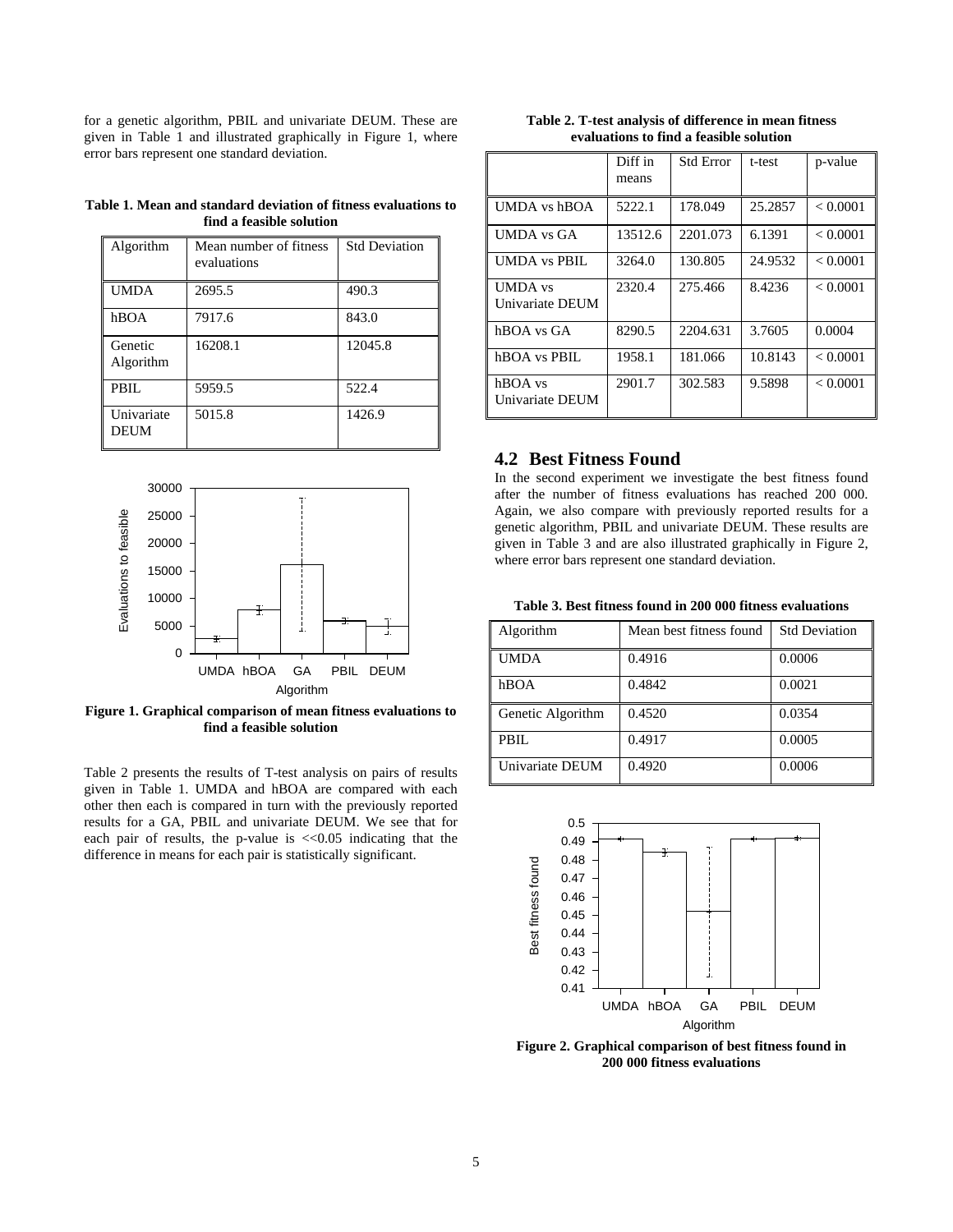In [Table 4](#page-5-0) we present the results of T-test analysis on pairs of results given in [Table 3.](#page-4-2) As before, UMDA and hBOA are compared with each other then each is compared in turn with the previously reported results for a GA, PBIL and univariate DEUM. For almost all pairs of results the p-value is <<0.05 indicating that the difference in means for each pair is statistically significant. The one exception to this is the difference between PBIL and UMDA – perhaps unsurprising given the similar nature of these algorithms.

<span id="page-5-0"></span>

|                                   | Diff in<br>means | Std<br>Error | t-test  | p-value  |
|-----------------------------------|------------------|--------------|---------|----------|
| <b>UMDA</b> vs hBOA               | 0.0074           | 0.000        | 18.5581 | < 0.0001 |
| <b>UMDA</b> vs GA                 | 0.0396           | 0.006        | 6.1262  | < 0.0001 |
| <b>UMDA</b> vs PBIL               | 0.0001           | 0.000        | 0.7013  | 0.4859   |
| <b>UMDA</b> vs<br>Univariate DEUM | 0.0004           | 0.000        | 2.5820  | 0.0124   |
| hBOA vs GA                        | 0.0322           | 0.006        | 4.9734  | < 0.0001 |
| hBOA vs PBIL                      | 0.0075           | 0.000        | 19.0296 | < 0.0001 |
| hBOA vs<br>Univariate DEUM        | 0.0078           | 0.000        | 19.5612 | < 0.0001 |

**Table 4. T-test analysis of difference in mean fitness evaluations to find a feasible solution** 

## **5. ANALYSIS AND CONCLUSIONS**

In both experiments we see that the genetic algorithm is outperformed by all of the EDAs. This reinforces the findings of previous comparisons between GA and EDA.

A point worth noting is that the efficiency results given here for UMDA are better than those previously published for PBIL. One possible explanation is that the implementation of UMDA we used also allows tournament selection (not used in the previous work on PBIL). This will likely have an impact on the algorithm's performance.

More interesting is the comparison between the EDAs. As we have seen in section [2.4](#page-3-0) the multi-drug chemotherapy problem is highly complex with a large number of interactions between variables. On many other problems with multivariate interactions hBOA has been demonstrated to significantly outperform univariate EDAs [13, 14]. Indeed, in many cases the difference between the algorithms is tractable vs. intractable. Given these facts, it is perhaps unexpected that the univariate algorithms do better than hBOA, both in the number of evaluations and the final fitness reached. We believe that the reason for this is that a large number of the interactions within the problem are unnecessary for optimisation. Thus hBOA constructs a complex model of the problem which is very expensive to search and ultimately counterproductive – in essence being preoccupied by the additional complexity while the simpler algorithms are able to ignore it. The bigger model will also need more computation, both in building the model and in number of solution evaluations. Intuitively we would expect a more precise model of the data to

result in a more precise location of optima. However if the benefits gained are small, the computation required to do so may render the algorithm uncompetitive. It would be interesting to further explore the relationship between the costs and benefits of detecting multivariate interactions for other multivariate EDAs and on similar highly multivariate problems.

Further, though a complex problem in itself, this instance of the chemotherapy problem uses a relatively simple model of tumour growth. A more complex model including factors such as more antagonistic drugs and cancers is likely to include higher order interactions. Multivariate EDAs such as hBOA could take advantage of this to give a more pronounced improvement in performance.

It is feasible that given an unlimited number of fitness evaluations the algorithm employing a more complex model will be more capable of finding the true global optimum, but with a huge computational expense. In comparison, the algorithms using a univariate model can get very close to the global optimum – in this case close enough that the reduction in overhead is worthwhile. The addition of a local search operator such a deterministic hillclimber could improve the performance of UMDA and PBIL even further and this would be another area for further investigation.

# **6. ACKNOWLEDGMENT**

M.P. was sponsored by the National Science Foundation under CAREER grant ECS-0547013, by the Air Force Office of Scientific Research, Air Force Materiel Command, USAF, under grant FA9550-06-1-0096, and by the University of Missouri in St. Louis through the High Performance Computing Collaboratory sponsored by Information Technology Services, and the Research Award and Research Board programs. The U.S. Government is authorized to reproduce and distribute reprints for government purposes notwithstanding any copyright notation thereon. Any opinions, findings, and conclusions or recommendations expressed in this material are those of the authors and do not necessarily reflect the views of the National Science Foundation, the Air Force Office of Scientific Research, or the U.S. Government. Some experiments were done using the hBOA software developed by Martin Pelikan and David E. Goldberg at the University of Illinois at Urbana-Champaign.

# **7. REFERENCES**

- [1] AGUR, Z., HASSIN, R. AND LEVY, S. 2006. Optimizing Chemotherapy Scheduling Using Local Search Heuristics. Operations research 54, 829-846.
- [2] CASSIDY, J. AND MCLEOD, H. 1995. Is it possible to design a logical development plan for an anti-cancer drug? 95-103.
- [3] DEARNALY, D., JUDSON, I. AND ROOT, T. 1995. Handbook of adult cancer chemotherapy schedules. The Medicine Group (Education) Ltd, Oxfordshire.
- [4] HECKENDORN, R.B. AND WRIGHT, A.H. 2004. Efficient Linkage Discovery by Limited Probing. Evolutionary computation 12, 517-545.